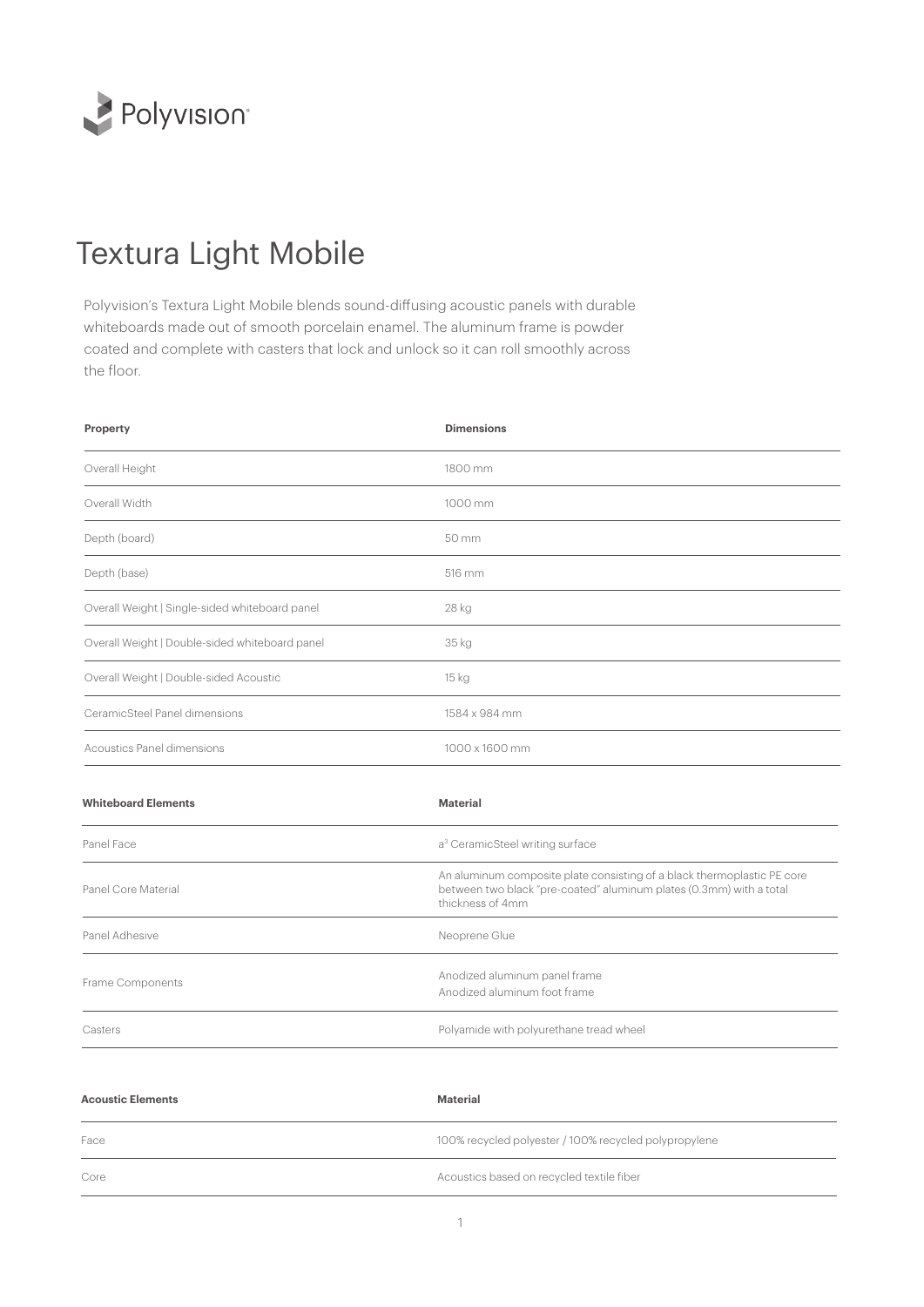| <b>CeramicSteel Color</b> | <b>Finish</b> | <b>Finish Code</b> | Approximate<br><b>RAL Color</b> | Approximate<br>Pantone Color  |
|---------------------------|---------------|--------------------|---------------------------------|-------------------------------|
| Arctic White 2 CS         | Gloss         | 7671               | 9003                            | 11-4800 TPG<br>Blanc de Blanc |

| <b>Frame Colors</b> | Finish   | <b>Finish Code</b> | Approximate<br><b>RAL Color</b> | Approximate<br>Pantone' Color |
|---------------------|----------|--------------------|---------------------------------|-------------------------------|
| Traffic White       | Anodized | <b>PV 10</b>       | <b>RAL 9016</b>                 | $\overline{\phantom{a}}$      |
| Anodized Aluminum   | Anodized | $\sim$             | <b>RAL 9006</b>                 | <b>PMS 414</b>                |
| Black               | Anodized | $\sim$             | <b>RAL 9005</b>                 | PMS Black                     |
|                     |          |                    |                                 |                               |

| <b>Panel Property</b>                                      | <b>Testing Standard</b>          | Unit                     | Value      |
|------------------------------------------------------------|----------------------------------|--------------------------|------------|
| Panel Thickness Tolerance                                  | EN 438-2:5                       | $\%$                     | 0.5        |
| Length Tolerance                                           | EN 438 2:6                       | %                        | 0.5        |
| Width Tolerance                                            | EN 438 2:6                       | $\%$                     | 0.5        |
| Squareness Tolerance                                       | Difference in diagnols of panels | $\%$                     | 0.5        |
| CeramicSteel Panel Component<br>Weight (typical)           |                                  | kg/m <sup>2</sup>        | 8.0        |
| Acoustics Component Weight (typical)                       |                                  | kg/m <sup>2</sup>        | 2.3        |
| Acoustic Fabrics Sound Absorption                          | <b>ISO 354</b>                   |                          | αw 0.95    |
| Panel sound reduction   Single-sided white-<br>board panel | <b>ISO 354</b>                   |                          | αw 0.5     |
| Panel sound reduction   Double-sided Acous-<br>tics        | <b>ISO 354</b>                   |                          | αw 0.8 (H) |
| Polyester Fabric Weight (typical)                          | $\overline{\phantom{0}}$         | kg/m <sup>2</sup>        | 0.26       |
| Flammability                                               | ASTM E 84                        | $\overline{\phantom{a}}$ | Class A    |
| Polyester Fabric Light Fastness                            | AARCC-16 (40hours)               |                          | Class 4    |
| Polyester Fabric Light Fastness to Crocking                | AATCC-8                          |                          | Class 3    |